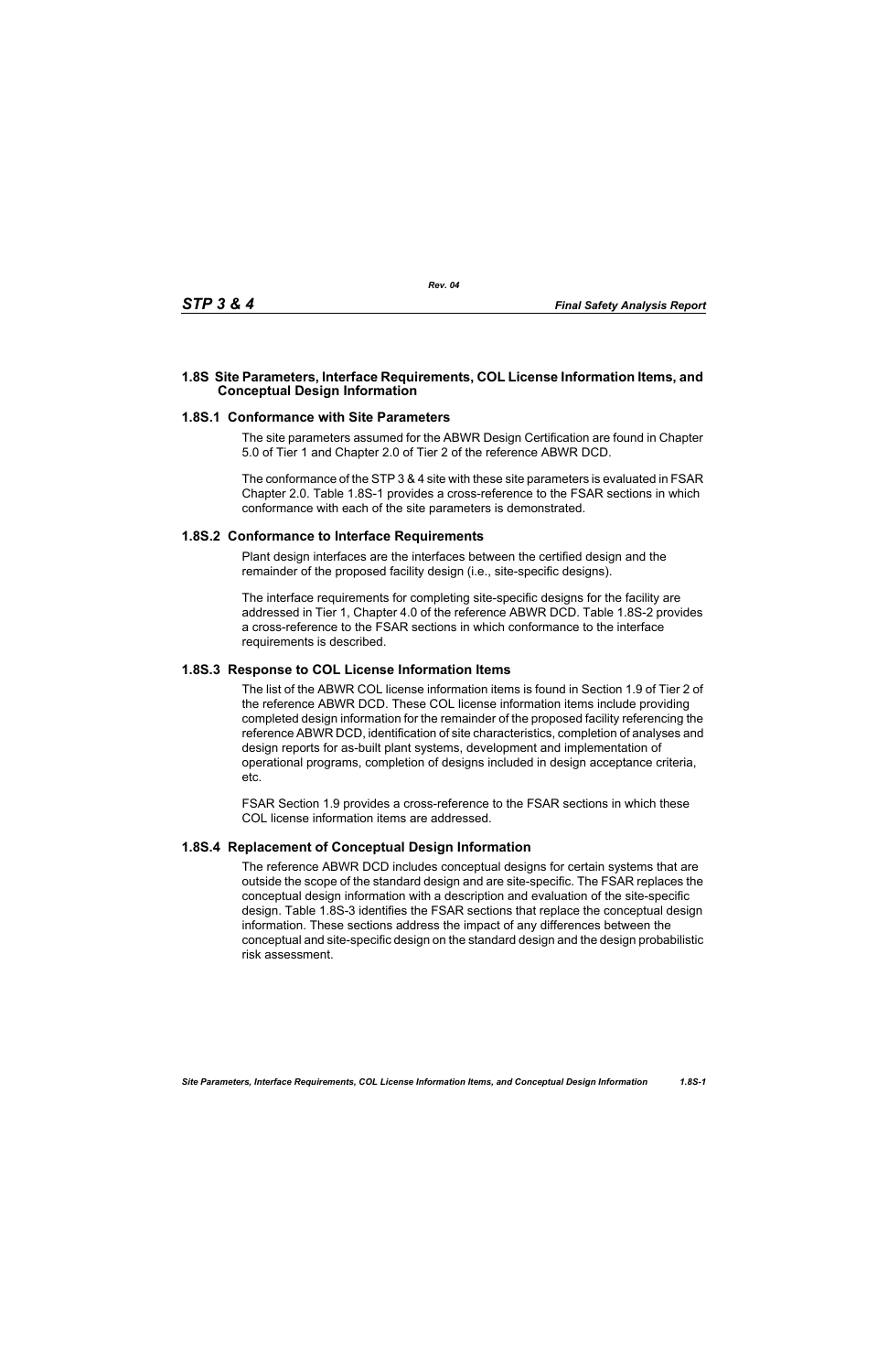<span id="page-1-0"></span>

| <b>Parameter</b>                  | <b>FSAR Section</b>  |
|-----------------------------------|----------------------|
| Maximum Ground Water Level        | 2.3.2.30             |
| Maximum Flood (or Tsunami) Level  | 2.3.2.13             |
| Precipitation (for Roof Design)   | 2.3.2.7              |
| <b>Ambient Design Temperature</b> | 2.3.2.7              |
| Extreme Wind                      | 2.3.2.7              |
| Tornado                           | 2.3.2.7              |
| Soil Properties                   | 2.3.2.28             |
| Seismology                        | 2.3.1.2              |
| Meteorological Dispersion (Chi/Q) | 2.3.2.9 and 2.3.2.10 |

|  |  | Table 1.8S-1 FSAR Sections that Demonstrate Conformance to Site Parameters |  |  |
|--|--|----------------------------------------------------------------------------|--|--|
|--|--|----------------------------------------------------------------------------|--|--|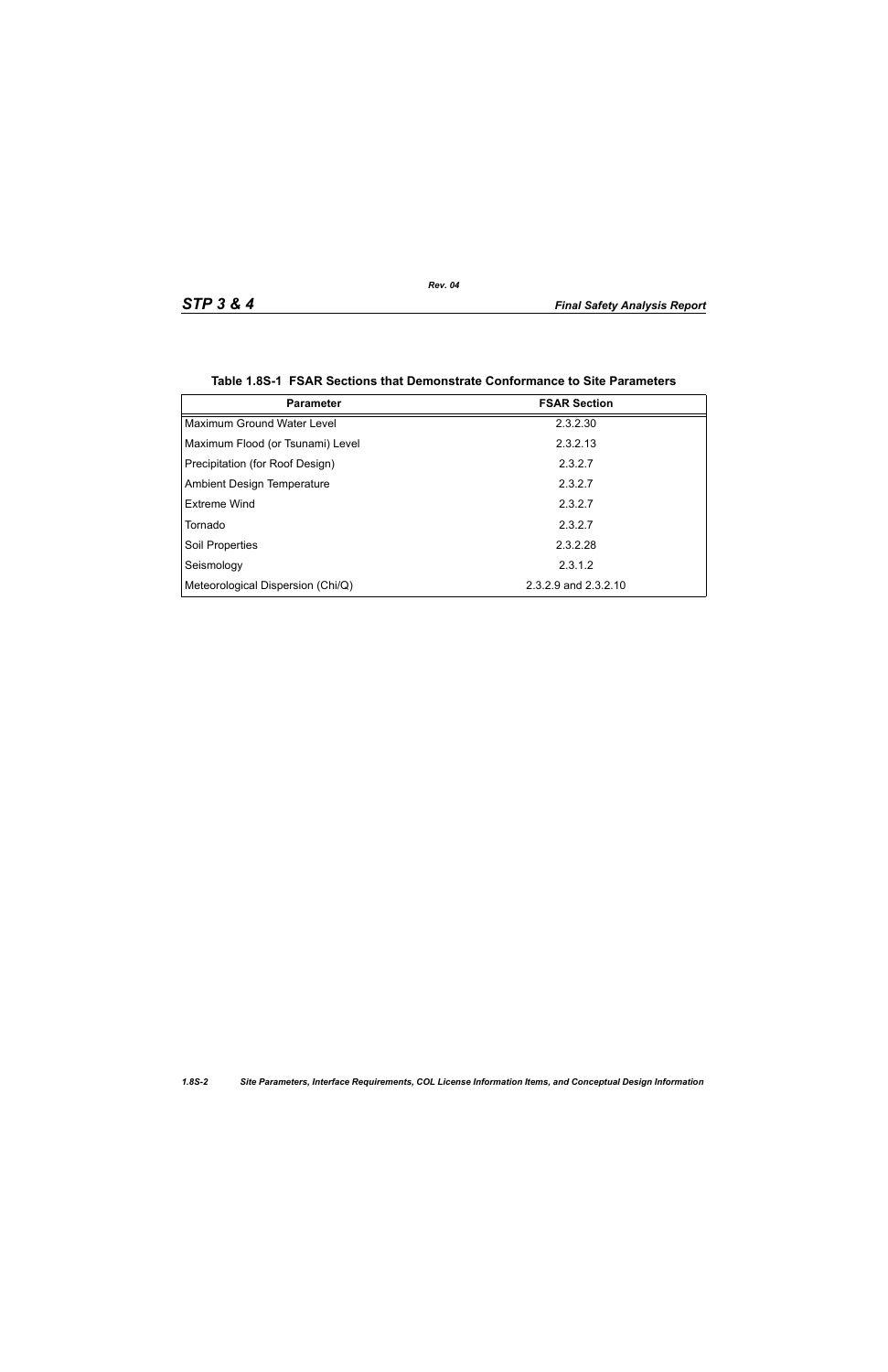| <b>ABWR DCD Design Interface</b>          | <b>FSAR Section</b> |
|-------------------------------------------|---------------------|
| <b>Ultimate Heat Sink</b>                 | 9.2.5               |
| <b>Offsite Power System</b>               | 8.2                 |
| Makeup Water Preparation System           | 9.2.8               |
| Potable and Sanitary Water System         | 9.2.4               |
| <b>Reactor Service Water System</b>       | 9.2.15              |
| Turbine Service Water System              | 9.2.16              |
| <b>Communication System</b>               | 9.5.2               |
| <b>Site Security</b>                      | 13.6                |
| <b>Circulating Water System</b>           | 10.4.5              |
| Heating, Ventilating and Air Conditioning | 9.4                 |

## <span id="page-2-0"></span>**Table 1.8S-2 FSAR Sections that Demonstrate Conformance to Interface Requirements**